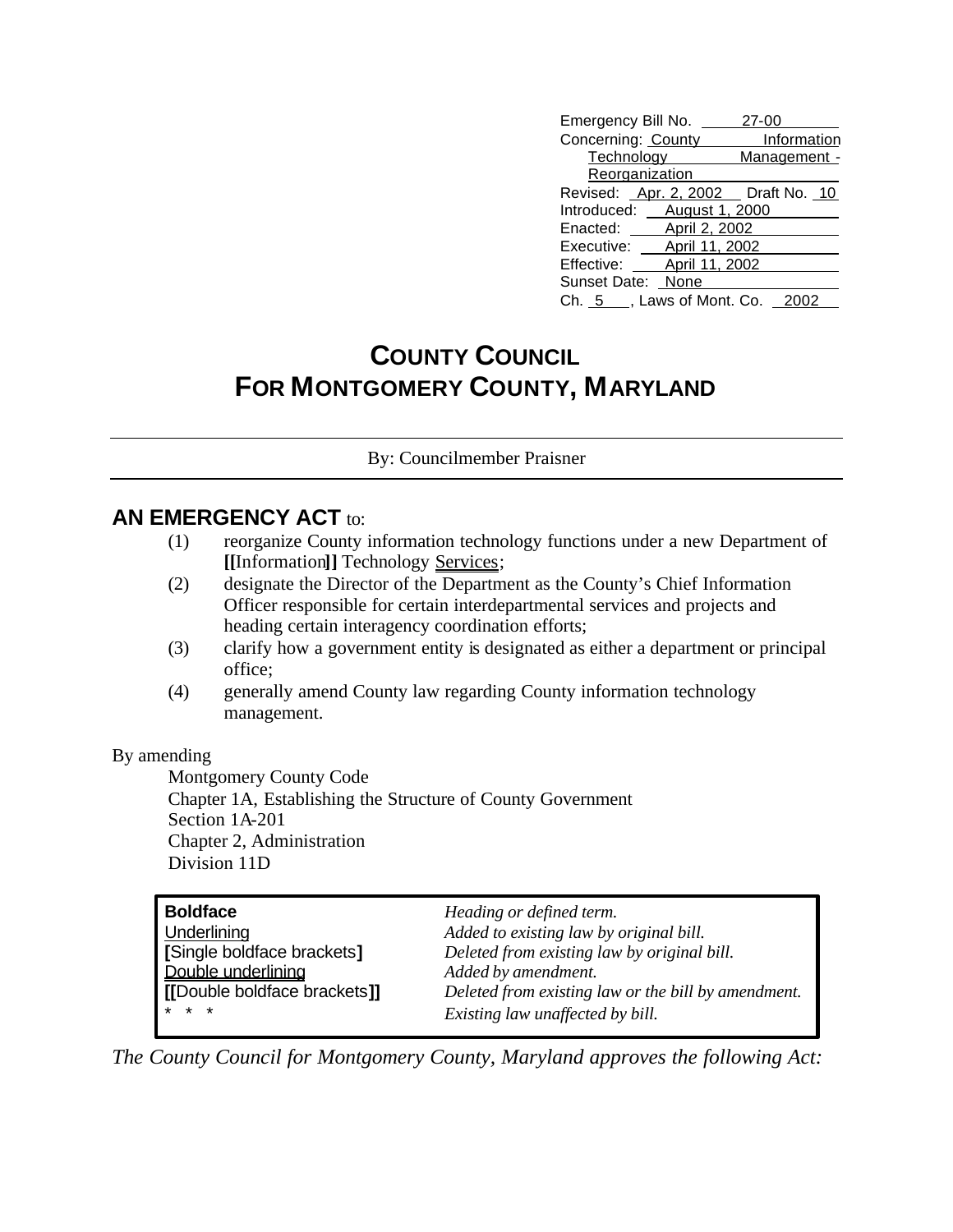|                                | <b>Section 1.</b> Section 1A-201 and Division 11D of Chapter 2 of the County |
|--------------------------------|------------------------------------------------------------------------------|
| 2 Code are amended as follows: |                                                                              |

| 3  | 1A-201. |     |                                                        | Establishing departments and principal offices.                         |  |
|----|---------|-----|--------------------------------------------------------|-------------------------------------------------------------------------|--|
| 4  | (a)     |     |                                                        | <b>Executive Branch.</b>                                                |  |
| 5  |         | (1) | These are the departments and principal offices of the |                                                                         |  |
| 6  |         |     |                                                        | <b>Executive Branch.</b>                                                |  |
| 7  |         |     |                                                        | $\ast$<br>∗<br>∗                                                        |  |
| 8  |         |     |                                                        | [[Information]] [Systems and Telecommunications]                        |  |
| 9  |         |     |                                                        | <b>Technology Services</b> [Section 2-58D]                              |  |
| 10 |         |     |                                                        | ∗<br>$\ast$<br>∗                                                        |  |
| 11 |         | (2) |                                                        | [The] If the Charter or County law does not designate an entity         |  |
| 12 |         |     |                                                        | in paragraph (1) as a department or a principal office, the             |  |
| 13 |         |     |                                                        | County Executive [determines] must determine whether [an]               |  |
| 14 |         |     |                                                        | the entity is a department or a principal office. <u>J as follows</u> : |  |
| 15 |         |     | [a.                                                    | Entities]                                                               |  |
| 16 |         |     | <u>(A)</u>                                             | an entity that [directly serve] primarily serves the public             |  |
| 17 |         |     |                                                        | [are departments.] is a department; and                                 |  |
| 18 |         |     | [b]                                                    | Entities]                                                               |  |
| 19 |         |     | <u>(B)</u>                                             | an entity that [provide] primarily provides internal                    |  |
| 20 |         |     |                                                        | support to other parts of County government [are] is a                  |  |
| 21 |         |     |                                                        | principal [offices] office.                                             |  |
| 22 |         |     |                                                        | $\ast$<br>$\ast$<br>$\ast$                                              |  |
| 23 |         |     |                                                        | DIVISION 11D. DEPARTMENT OF [[INFORMATION]] [SYSTEMS AND                |  |
| 24 |         |     |                                                        | TELECOMMUNICATIONS] TECHNOLOGY SERVICES.                                |  |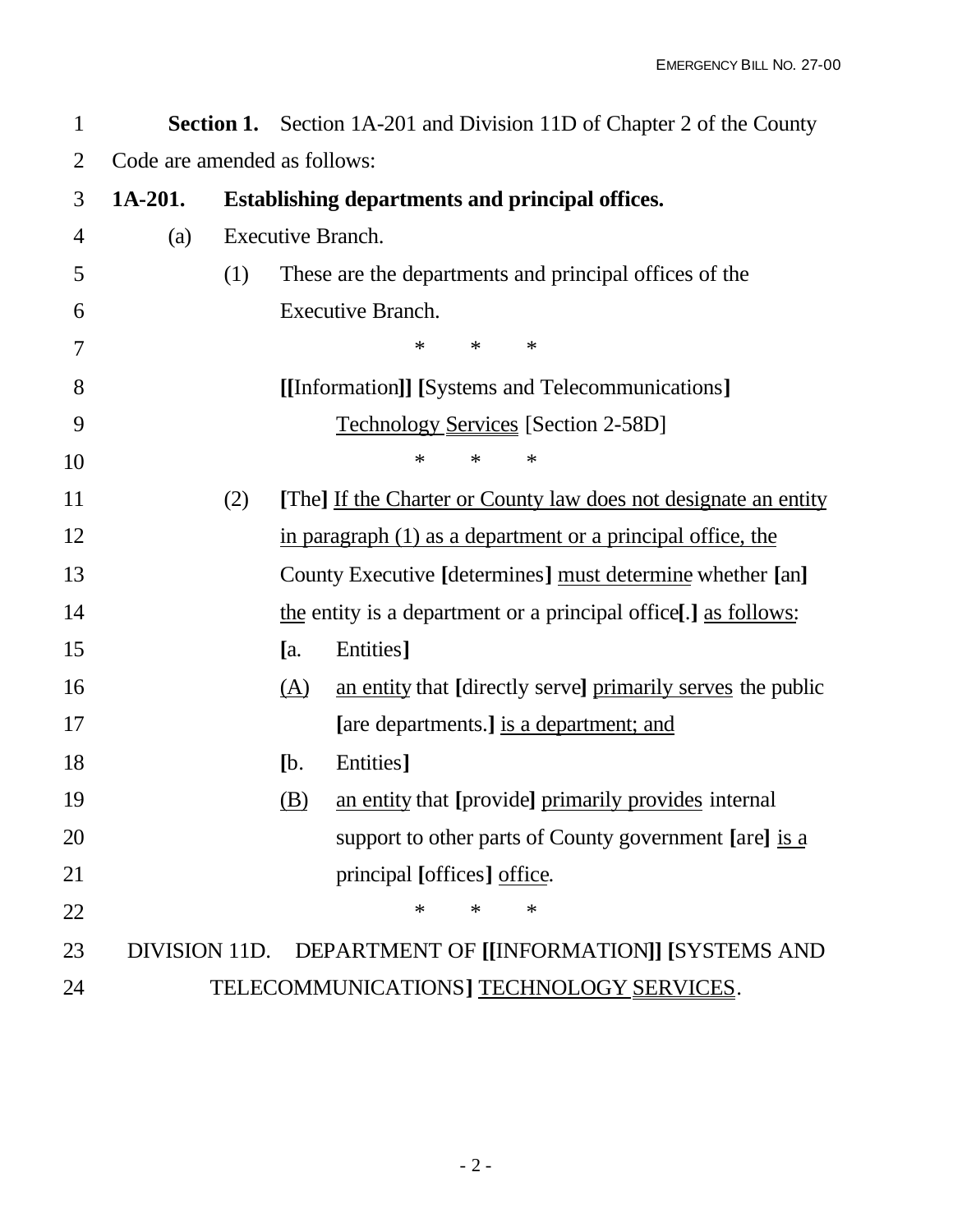| 25 | 2-58D. | <b>Functions.</b>                                                         |                                                              |  |  |  |  |
|----|--------|---------------------------------------------------------------------------|--------------------------------------------------------------|--|--|--|--|
| 26 | (a)    | <i>Generally.</i> The purposes of the [department of information systems] |                                                              |  |  |  |  |
| 27 |        | and telecommunications] Department of [[Information]] Technology          |                                                              |  |  |  |  |
| 28 |        | Services are to:                                                          |                                                              |  |  |  |  |
| 29 |        | [Promote] promote the appropriate use of automated<br>(1)                 |                                                              |  |  |  |  |
| 30 |        | information systems and telecommunications technology by the              |                                                              |  |  |  |  |
| 31 |        | [county] County government;                                               |                                                              |  |  |  |  |
| 32 |        | (2)                                                                       | [Plan] plan, develop, and ensure the proper operation of the |  |  |  |  |
| 33 |        | [county] County government's telecommunications capabilities,             |                                                              |  |  |  |  |
| 34 |        | with special emphasis on the long-term issues of                          |                                                              |  |  |  |  |
| 35 |        | [[connectability]] connectivity and compatibility;                        |                                                              |  |  |  |  |
| 36 |        | (3)<br>[[Ensure]] ensure that the [county] County government              |                                                              |  |  |  |  |
| 37 |        | provides automated information services;                                  |                                                              |  |  |  |  |
| 38 |        | (4)<br>[[Review]] review decentralized process support systems for        |                                                              |  |  |  |  |
| 39 |        | consistency with overall policy and compatibility with other              |                                                              |  |  |  |  |
| 40 |        | governmental systems; and                                                 |                                                              |  |  |  |  |
| 41 |        | [[Promote]] promote the sharing of data and [[computer]]<br>(5)           |                                                              |  |  |  |  |
| 42 |        | information technology systems among the departments and                  |                                                              |  |  |  |  |
| 43 |        | agencies, subject to the state public records act.                        |                                                              |  |  |  |  |
| 44 | (b)    | Duties. The [department of information systems and                        |                                                              |  |  |  |  |
| 45 |        | telecommunications] Department must:                                      |                                                              |  |  |  |  |
| 46 |        | (1)<br>[Operate] operate the [county's] County's central computer         |                                                              |  |  |  |  |
| 47 |        | system and provide technical support necessary to:                        |                                                              |  |  |  |  |
| 48 |        | Generate]<br>[a.                                                          |                                                              |  |  |  |  |
| 49 |        | generate and maintain the software of all systems;<br><u>(A)</u>          |                                                              |  |  |  |  |
| 50 |        | [b]<br>Assess]                                                            |                                                              |  |  |  |  |
|    |        |                                                                           |                                                              |  |  |  |  |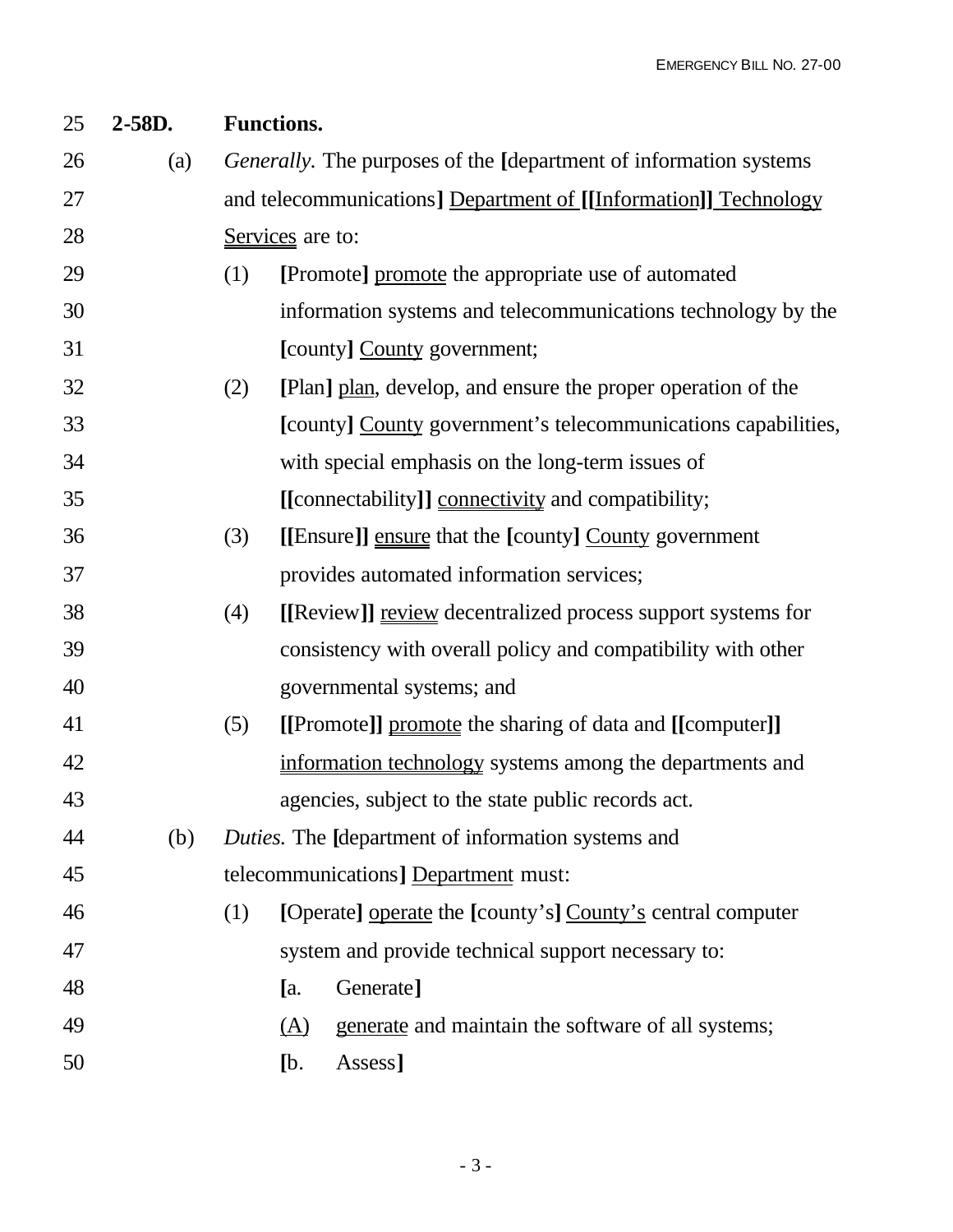| 51 |     | (B)                                                        | assess requirements for computer hardware and software;                 |  |  |  |  |
|----|-----|------------------------------------------------------------|-------------------------------------------------------------------------|--|--|--|--|
| 52 |     |                                                            | and                                                                     |  |  |  |  |
| 53 |     | [c.]                                                       | Supervise]                                                              |  |  |  |  |
| 54 |     | (C)                                                        | supervise network control activities;                                   |  |  |  |  |
| 55 | (2) |                                                            | [Provide technical assistance to the administrator of the]              |  |  |  |  |
| 56 |     |                                                            | administer each cable communications or other                           |  |  |  |  |
| 57 |     | telecommunications franchise granted by the County Council |                                                                         |  |  |  |  |
| 58 |     |                                                            | and any other telecommunications agreement involving or                 |  |  |  |  |
| 59 |     |                                                            | regulated by the County;                                                |  |  |  |  |
| 60 | (3) |                                                            | [Operate] operate and manage all [nonentertainment transport]           |  |  |  |  |
| 61 |     |                                                            | telecommunications facilities [that the cable franchise or the          |  |  |  |  |
| 62 |     |                                                            | county government installs ] <u>owned or controlled by the County</u> . |  |  |  |  |
| 63 |     |                                                            | including the County fiber-optic data network, telephone                |  |  |  |  |
| 64 |     |                                                            | system, Internet service, cable television transmissions, and           |  |  |  |  |
| 65 |     |                                                            | public safety communications;                                           |  |  |  |  |
| 66 | (4) |                                                            | [Make] make County policy recommendations [[to the                      |  |  |  |  |
| 67 |     |                                                            | <b>Executive, the Council, and the Information Technology Policy</b>    |  |  |  |  |
| 68 |     |                                                            | Committee]];                                                            |  |  |  |  |
| 69 | (5) |                                                            | [Establish] establish standards for automated information               |  |  |  |  |
| 70 |     |                                                            | systems and telecommunications;                                         |  |  |  |  |
| 71 | (6) |                                                            | [Plan] plan and oversee the installation and support of                 |  |  |  |  |
| 72 |     |                                                            | departmental and enterprise automated information systems,              |  |  |  |  |
| 73 |     |                                                            | [[telephones, radios, microwave installations, and other]]              |  |  |  |  |
| 74 |     |                                                            | [transmission] [[telecommunications facilities]][. These                |  |  |  |  |
| 75 |     |                                                            | facilities include], including public safety communications             |  |  |  |  |
| 76 |     |                                                            | systems, [[and]] local- and wide-area networks [and their               |  |  |  |  |
| 77 |     |                                                            | interconnection with the cable communications system's                  |  |  |  |  |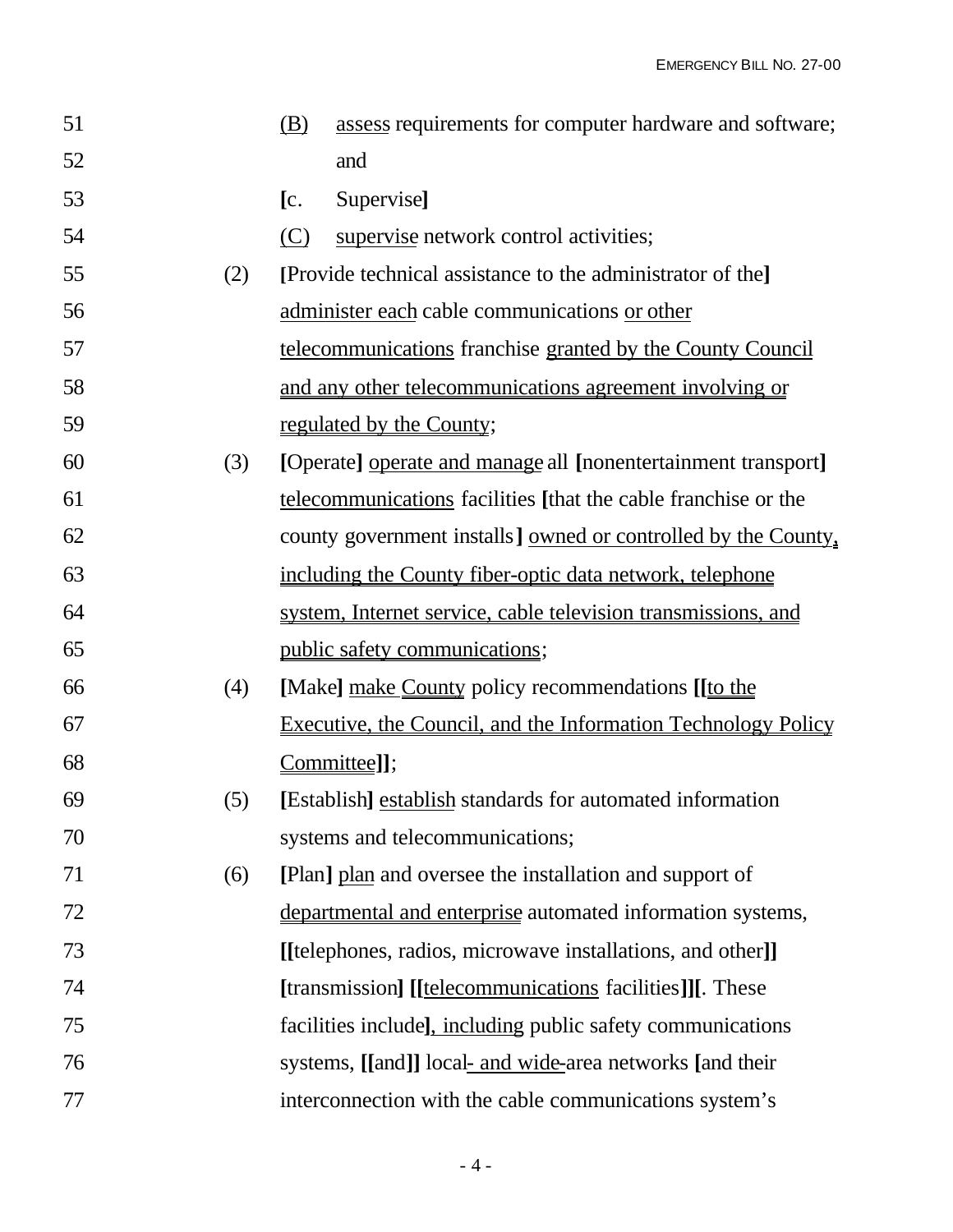| 78  |         |                               | nonentertainment broadband transport] [[owned or controlled                 |  |  |  |  |
|-----|---------|-------------------------------|-----------------------------------------------------------------------------|--|--|--|--|
| 79  |         |                               | by the County]], enterprise servers, and the desktop computer               |  |  |  |  |
| 80  |         |                               | replacement program, under written policies approved by the                 |  |  |  |  |
| 81  |         |                               | Chief Administrative Officer (CAO);                                         |  |  |  |  |
| 82  |         | (7)                           | [Maintain] maintain a geographic database [file that includes]              |  |  |  |  |
| 83  |         |                               | geographic identification associated with street segments] of all           |  |  |  |  |
| 84  |         |                               | installed telecommunications facilities in the County for which             |  |  |  |  |
| 85  |         |                               | the County has any legal authority to require data, or is able to           |  |  |  |  |
| 86  |         |                               | obtain voluntarily or through a third-party;                                |  |  |  |  |
| 87  |         | (8)                           | [Approve] approve, deny, or modify all requests for                         |  |  |  |  |
| 88  |         |                               | telecommunications and information processing facilities[[,                 |  |  |  |  |
| 89  |         |                               | except those for the]] [county council] [[County Council,]]                 |  |  |  |  |
| 90  |         |                               | [prior to] before acquisition; and                                          |  |  |  |  |
| 91  |         | (9)                           | [Advise] advise the [county council] County Council on the                  |  |  |  |  |
| 92  |         |                               | acquisition of telecommunications and information processing                |  |  |  |  |
| 93  |         |                               | systems [. However], although the [council] Council has the                 |  |  |  |  |
| 94  |         |                               | final authority to acquire [the] facilities and systems for its own         |  |  |  |  |
| 95  |         |                               | use.                                                                        |  |  |  |  |
| 96  | $\circ$ |                               | Chief Information Officer. The Director of [[Information]]                  |  |  |  |  |
| 97  |         |                               | <b>Technology Services serves as the County's Chief Information Officer</b> |  |  |  |  |
| 98  |         |                               | (CIO). The CIO, under the supervision of the Chief Administrative           |  |  |  |  |
| 99  |         |                               | Officer, must:                                                              |  |  |  |  |
| 100 |         | (1)                           | serve as chair of the Information Technology Policy Advisory                |  |  |  |  |
| 101 |         |                               | Committee;                                                                  |  |  |  |  |
| 102 |         | $\underline{\textcircled{2}}$ | <u>review and approve any proposed procurement of information</u>           |  |  |  |  |
| 103 |         |                               | technology for the County government to ensure that the                     |  |  |  |  |
| 104 |         |                               | proposed procurement is consistent with approved information                |  |  |  |  |
|     |         |                               |                                                                             |  |  |  |  |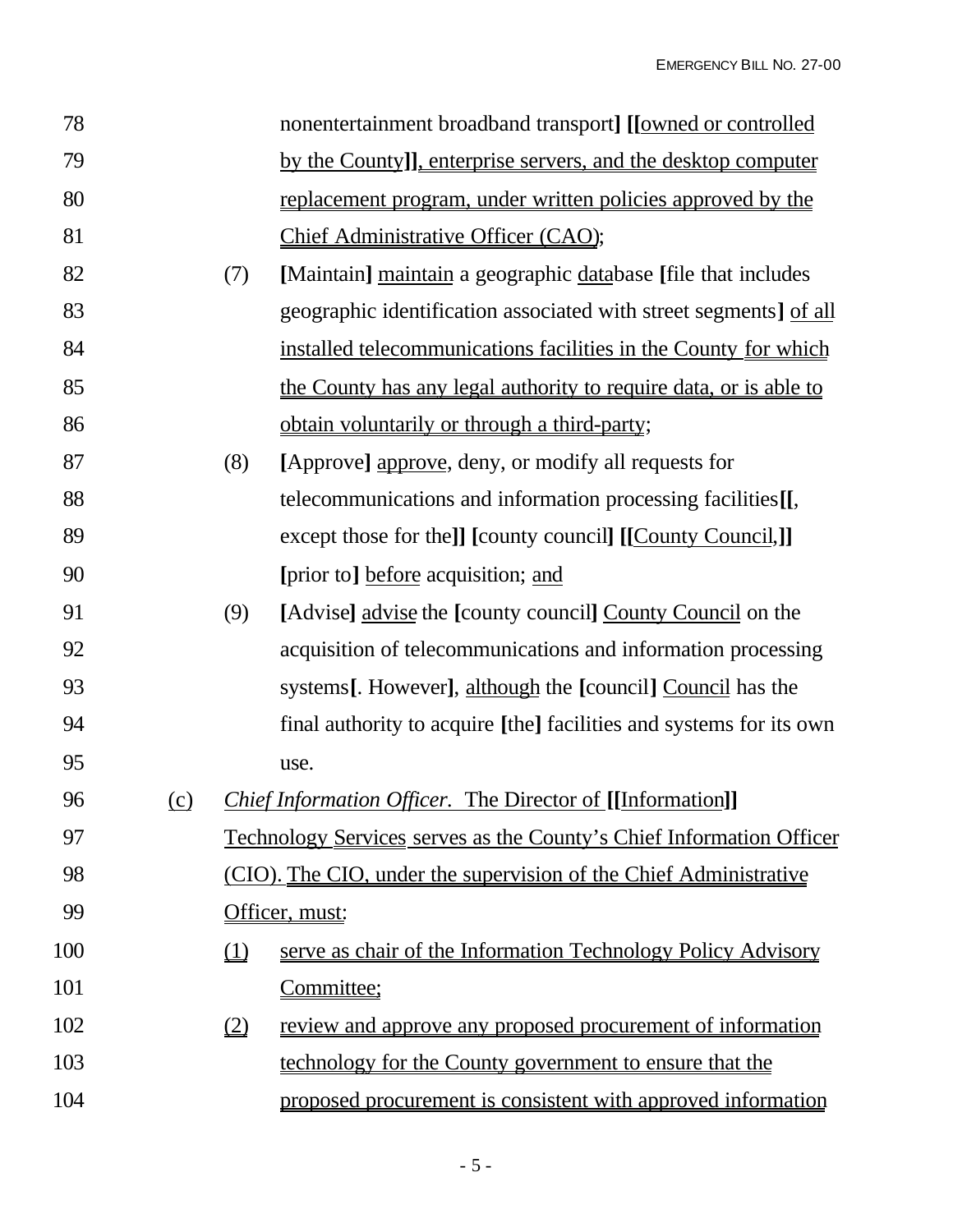| 105 |                               | technology policies and standards, unless the Director of         |
|-----|-------------------------------|-------------------------------------------------------------------|
| 106 |                               | <u>Procurement appeals the CIO's decision to the Chief</u>        |
| 107 |                               | Administrative Officer to resolve;                                |
| 108 | $\underline{\textcircled{3}}$ | plan, direct [[a project management team responsible for          |
| 109 |                               | planning and implementing], and manage each major                 |
| 110 |                               | information technology project of the County government,          |
| 111 |                               | under written policies approved by the CAO;                       |
| 112 | $\triangleq$                  | submit a plan to the County Council by February of each year      |
| 113 |                               | for the County's use of any information technology resources      |
| 114 |                               | that a person was required to provide under a cable or other      |
| 115 |                               | <u>telecommunications franchise granted by the Council under</u>  |
| 116 |                               | Chapters 8A or 49;                                                |
| 117 | $\circ$                       | administer each cable television or other telecommunications      |
| 118 |                               | franchise granted by the Council strictly according to law, the   |
| 119 |                               | approved franchise agreement, and any franchise administration    |
| 120 |                               | policies established by the Council by resolution;                |
| 121 | $\underline{\underline{(6)}}$ | provide technical assistance to the Interagency Technology        |
| 122 |                               | <u>Policy and Coordination Committee or any successor</u>         |
| 123 |                               | organization;                                                     |
| 124 | (7)                           | serve as the County government's liaison with other County,       |
| 125 |                               | State, regional, and federal government agencies, such as the     |
| 126 |                               | <u>Montgomery County Public Schools, Montgomery College, the</u>  |
| 127 |                               | <u>Washington Suburban Sanitary Commission, and the Maryland-</u> |
| 128 |                               | <b>National Capital Park and Planning Commission, to promote</b>  |
| 129 |                               | efficiency and, to the extent practical, consistent standards and |
| 130 |                               | interoperability of information technology among the County       |
| 131 |                               | government and these agencies; and                                |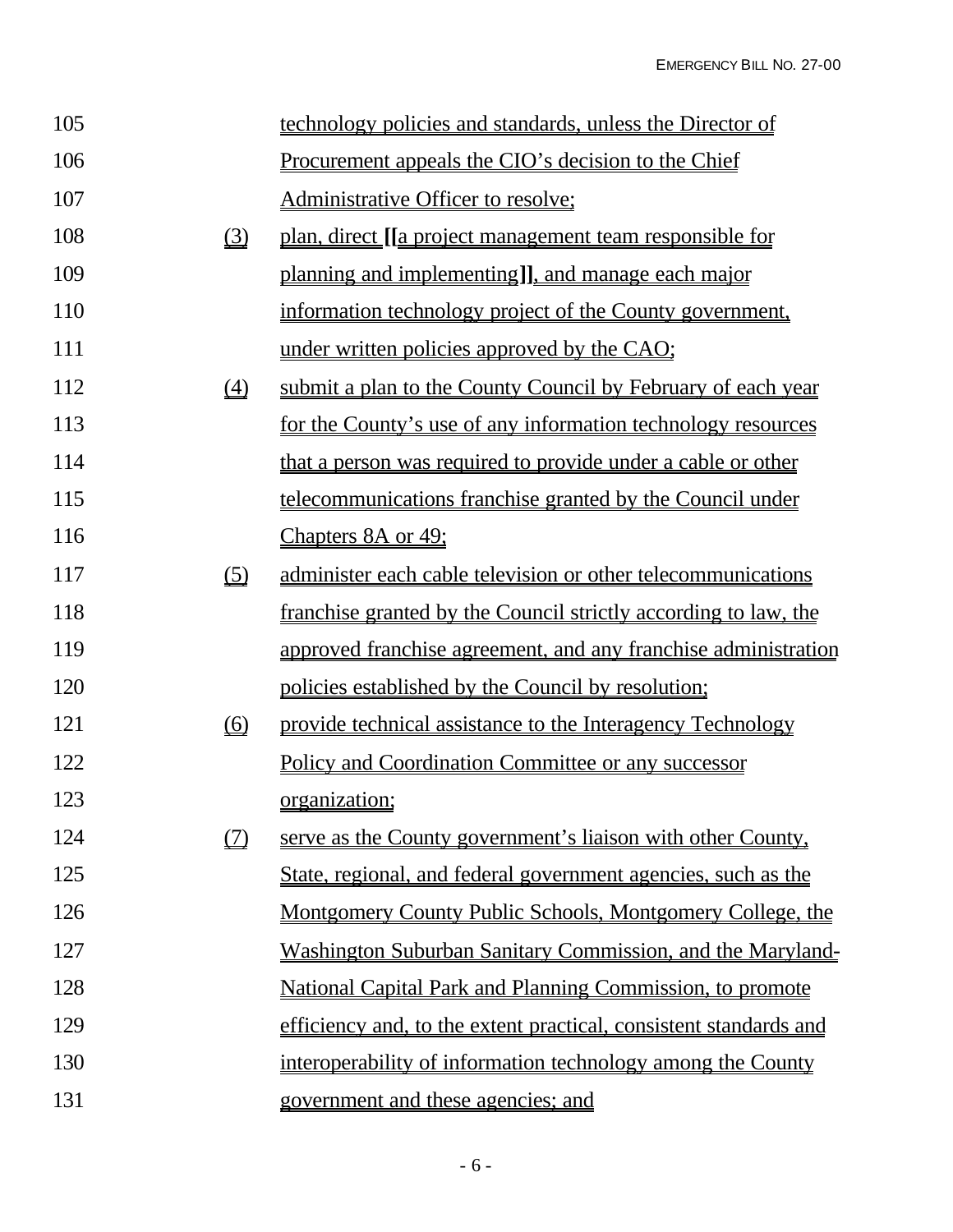| 132 |                             | (8)         |                                                             |                               | perform the duties described in Section 2-58E to coordinate all   |
|-----|-----------------------------|-------------|-------------------------------------------------------------|-------------------------------|-------------------------------------------------------------------|
| 133 |                             |             | telecommunications transmission facilities in the County.   |                               |                                                                   |
| 134 | $\underline{\underline{d}}$ |             | <b>Information Technology Policy Advisory Committee.</b>    |                               |                                                                   |
| 135 |                             | $\bigoplus$ | <u>The Information Technology Policy Advisory Committee</u> |                               |                                                                   |
| 136 |                             |             | includes:                                                   |                               |                                                                   |
| 137 |                             |             | <u>(A)</u>                                                  |                               | the Director of Finance:                                          |
| 138 |                             |             | the Director of the Office of Management and Budget;<br>(B) |                               |                                                                   |
| 139 |                             |             | $\underline{\mathbb{(C)}}$                                  |                               | the Director of the Office of Procurement;                        |
| 140 |                             |             | $\circled{D}$                                               |                               | the Director of the Office of Human Resources;                    |
| 141 |                             |             | $\mathbf{E}$                                                |                               | the County Attorney;                                              |
| 142 |                             |             | $\left( \underline{F}\right)$                               |                               | the Chief of Police;                                              |
| 143 |                             |             | <u>(G)</u>                                                  |                               | the Director of Fire/Rescue Services;                             |
| 144 |                             |             | <u>(H)</u>                                                  |                               | <u>the Director of Public Works and Transportation; [[and]]</u>   |
| 145 |                             |             | $\underline{\textcircled{1}}$                               |                               | the Director of Health and Human Services; and                    |
| 146 |                             |             | $\underline{\text{(J)}}$                                    |                               | any other head of a County agency, department, or office          |
| 147 |                             |             |                                                             |                               | listed in Executive regulations approved under method             |
| 148 |                             |             |                                                             | $\underline{\underline{(2)}}$ |                                                                   |
| 149 |                             | (2)         |                                                             |                               | <u>The members listed in paragraph (1) serve as permanent, ex</u> |
| 150 |                             |             |                                                             |                               | <i>officio</i> voting members.                                    |
| 151 |                             | (3)         |                                                             |                               | The Committee must:                                               |
| 152 |                             |             | $\Delta$                                                    |                               | establish and frequently review, at least twice a year,           |
| 153 |                             |             | information technology policies and standards for the       |                               |                                                                   |
| 154 |                             |             |                                                             |                               | <u>County government that:</u>                                    |
| 155 |                             |             |                                                             | $\Omega$                      | promote efficient delivery of government services                 |
| 156 |                             |             |                                                             |                               | to the public;                                                    |
| 157 |                             |             |                                                             | (ii)                          | are cost-effective;                                               |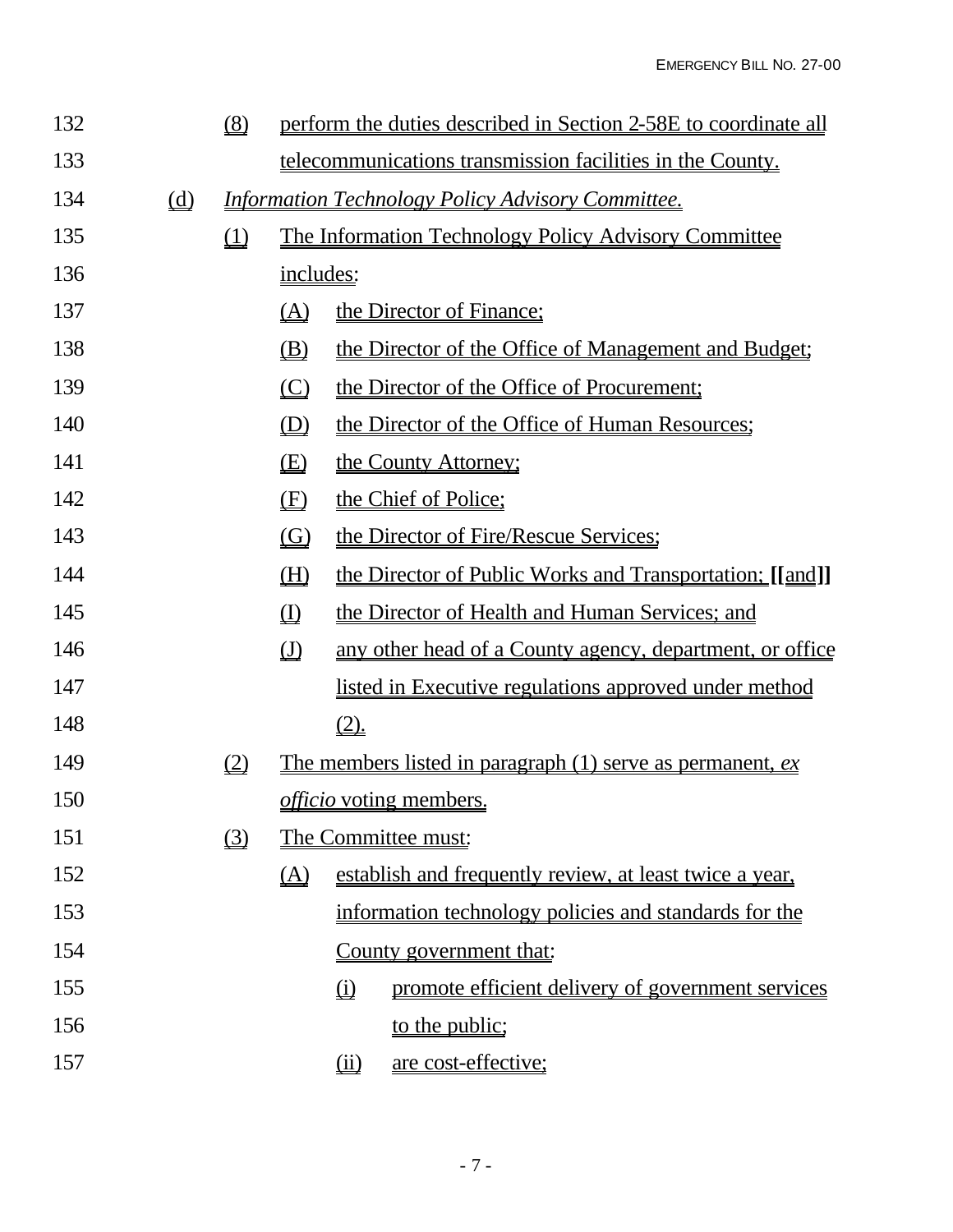| 158 |        |                                                                        | (iii)                                                   | promote, to the extent practical, interoperability                    |  |
|-----|--------|------------------------------------------------------------------------|---------------------------------------------------------|-----------------------------------------------------------------------|--|
| 159 |        |                                                                        |                                                         | with other public and private information                             |  |
| 160 |        |                                                                        |                                                         | technology systems;                                                   |  |
| 161 |        |                                                                        | $\underline{(iv)}$                                      | ensure the accuracy, integrity, and security of                       |  |
| 162 |        |                                                                        |                                                         | information created by or entrusted to the County                     |  |
| 163 |        |                                                                        |                                                         | government; and                                                       |  |
| 164 |        |                                                                        | $(\underline{V})$                                       | <u>comply with federal, State, and local laws;</u>                    |  |
| 165 |        | (B)                                                                    | monitor information technology developments and         |                                                                       |  |
| 166 |        |                                                                        |                                                         | promptly advise the Executive and Council about                       |  |
| 167 |        |                                                                        |                                                         | potential impacts of new technology;                                  |  |
| 168 |        | $\underline{\mathbb{C}}$                                               |                                                         | <u>review and [[approve]] <i>advise the CIO on</i> any proposed</u>   |  |
| 169 |        |                                                                        | procurement of information technology for the County    |                                                                       |  |
| 170 |        |                                                                        | <u>government that exceeds an amount established by</u> |                                                                       |  |
| 171 |        |                                                                        |                                                         | Executive regulation; and                                             |  |
| 172 |        | (D)                                                                    |                                                         | make recommendations to the CIO regarding the use of                  |  |
| 173 |        |                                                                        |                                                         | <u>any information technology resources that a franchisee</u>         |  |
| 174 |        |                                                                        |                                                         | <u>was required to provide under a cable television or other</u>      |  |
| 175 |        |                                                                        |                                                         | <u>telecommunications franchise granted by the Council.</u>           |  |
| 176 | 2-58E. |                                                                        |                                                         | <b>Telecommunications facility coordination.</b>                      |  |
| 177 | (a)    | The [[Director of the Department of Information]] [Systems and         |                                                         |                                                                       |  |
| 178 |        | Telecommunications] [[Technology]] Chief Information Officer,          |                                                         |                                                                       |  |
| 179 |        | [[acting through a designee or by a contract with any private party,]] |                                                         |                                                                       |  |
| 180 |        | must [[set up]] establish and maintain a process to coordinate the     |                                                         |                                                                       |  |
| 181 |        |                                                                        |                                                         | location of public and private telecommunications transmission        |  |
| 182 |        |                                                                        |                                                         | facilities in the County. The County Executive must [adopt a          |  |
| 183 |        |                                                                        |                                                         | Regulation under method $(2)$ ] issue regulations to implement this   |  |
| 184 |        |                                                                        |                                                         | process, including time limits for any review of a siting decision by |  |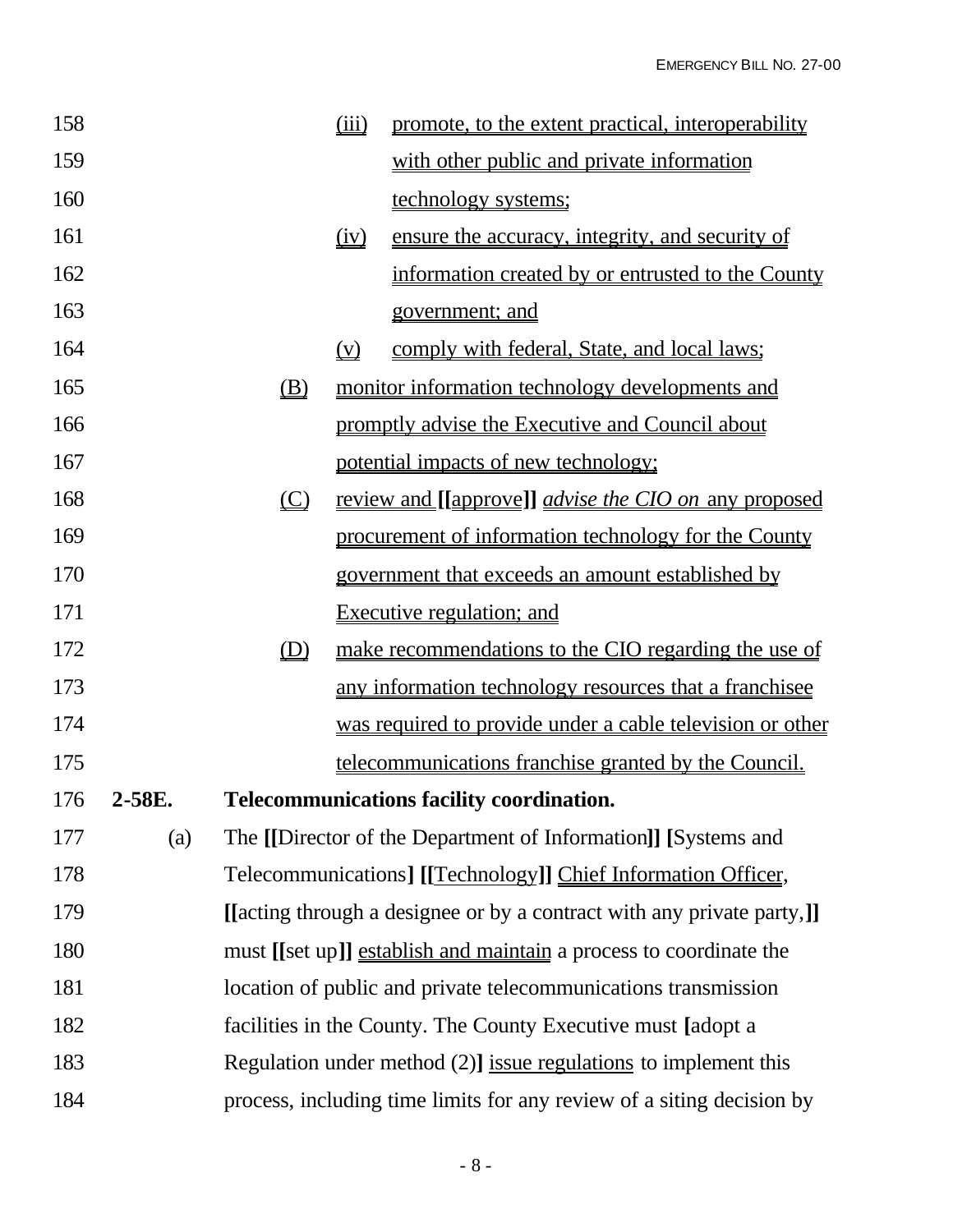| 185 |         | the [[Director's]] CIO or the CIO's designee or contractor, or the               |  |  |  |  |  |
|-----|---------|----------------------------------------------------------------------------------|--|--|--|--|--|
| 186 |         | Telecommunications Transmission Facility Coordinating Group.                     |  |  |  |  |  |
| 187 |         | $\ast$<br>$\ast$<br>$\ast$                                                       |  |  |  |  |  |
| 188 | Sec. 2. | <b>Transition.</b>                                                               |  |  |  |  |  |
| 189 | (a)     | Any function performed by the Department of Information Systems                  |  |  |  |  |  |
| 190 |         | and Telecommunications or the office of cable communications in the              |  |  |  |  |  |
| 191 |         | <b>Department of Housing and Community Affairs immediately before</b>            |  |  |  |  |  |
| 192 |         | this Act takes effect are transferred to the Department of                       |  |  |  |  |  |
| 193 |         | [[Information]] Technology Services.                                             |  |  |  |  |  |
| 194 | (b)     | A regulation that implements a function assigned to the Department of            |  |  |  |  |  |
| 195 |         | [[Information]] Technology Services by this Act continues in effect              |  |  |  |  |  |
| 196 |         | but any reference to any other agency that performed the function                |  |  |  |  |  |
| 197 |         | must be treated as a reference to the Department of [[Information]]              |  |  |  |  |  |
| 198 |         | Technology Services.                                                             |  |  |  |  |  |
| 199 | Sec. 3. | <b>Effective Dates.</b>                                                          |  |  |  |  |  |
| 200 |         | The Council declares that an emergency exists and that this legislation is       |  |  |  |  |  |
| 201 |         | necessary for the immediate protection of the public health and safety. This Act |  |  |  |  |  |
| 202 |         | takes effect on the date on which it becomes law [[and expires on June 30, 2004. |  |  |  |  |  |
| 203 |         | When this Act expires, any function transferred by this Act to the Department of |  |  |  |  |  |
| 204 |         | Information Technology reverts to the Department that administered the function  |  |  |  |  |  |

before this Act took effect**]]**.

*Approved:*

/S/ April 4, 2002

Steven A. Silverman, President, County Council Date